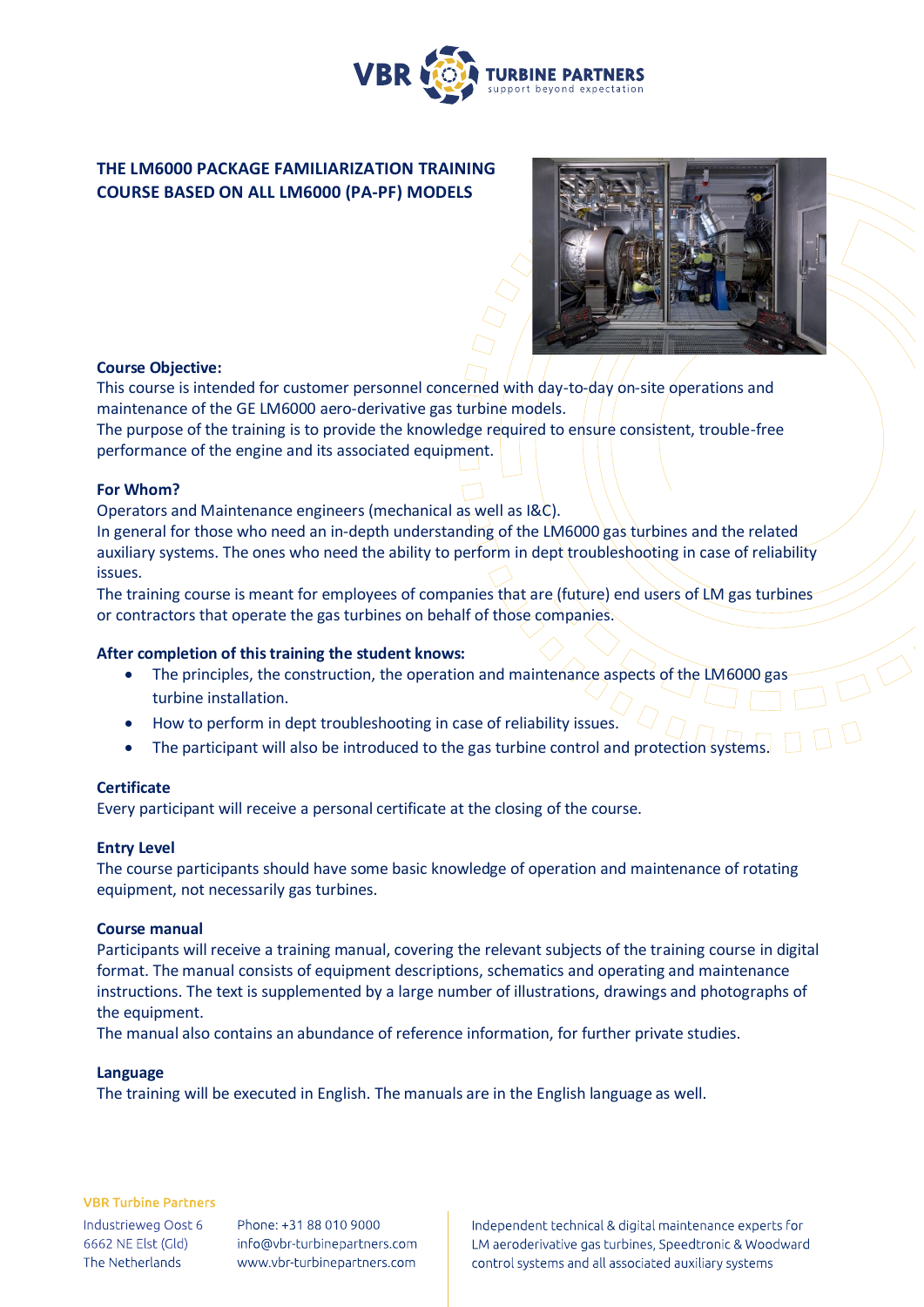

# **Course content:**

- **Make acquaintance and presentation of the program**
- **Introduction to gas turbines** 
	- Where it all started
	- Gas turbine basics

## • **LM6000 construction**

- Introduction and heritage of the LM6000
- LM6000 models and configurations
- Engine stations and orientation
- Shaft and bearing configuration
- Frame and support members
- LP compressor section
- Inlet Guide Vane system
- Variable Bypass Valve system
- HP Compressor section
- Variable stator vane system
- Combustion section configurations (SAC & DLE)
- HP turbine section
- LP turbine section
- Accessory Gear Box
- Engine Airflow
- Turbine instrumentation
- Main operating and performance features

#### • **Auxiliary Equipment & Systems**

- Introduction to the package configuration and auxiliary systems
- Engine and package documentation
- Gas turbine lube oil system
- Hydraulic oil system
- Hydraulic starting system
- Generator/load gearbox lube oil system
- Fuel systems (SAC & DLE)
- Combustion air and ventilation system
- SPRINT system
- Compressor water wash system
- Vibration monitoring system
- Fire & Gas protection system

#### • **Control Systems**

- Control system architecture
- Control panel layout and hardware
- Control system functionality
- HMI screen set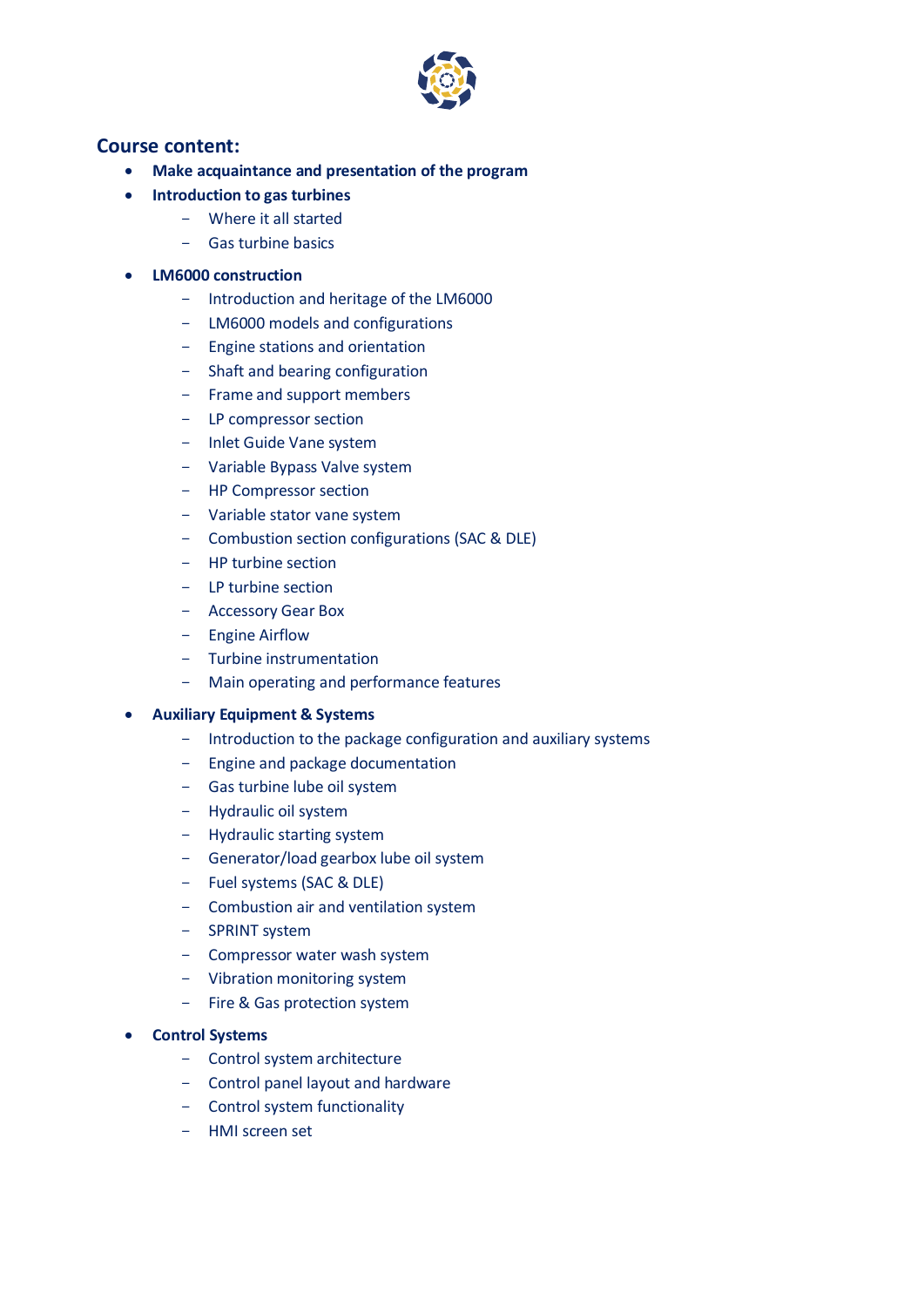

# • **Gas Turbine Operation**

- Pre-start activities
- Permissive conditions
- Start-up sequence
- Online operation
- Shut-down sequences

# • **Gas Turbine Maintenance**

- LM6000 maintenance philosophy
- Periodic maintenance
- Unscheduled maintenance

# • **Troubleshooting and Cases**

- o Troubleshooting principles
- o Alarm messages analysis
- o Trip Trend Log analysis
- o Practical cases
- **Remaining subjects and answers to questions**
- **Evaluation of the training course**
	- Course evaluation and issue of certificates